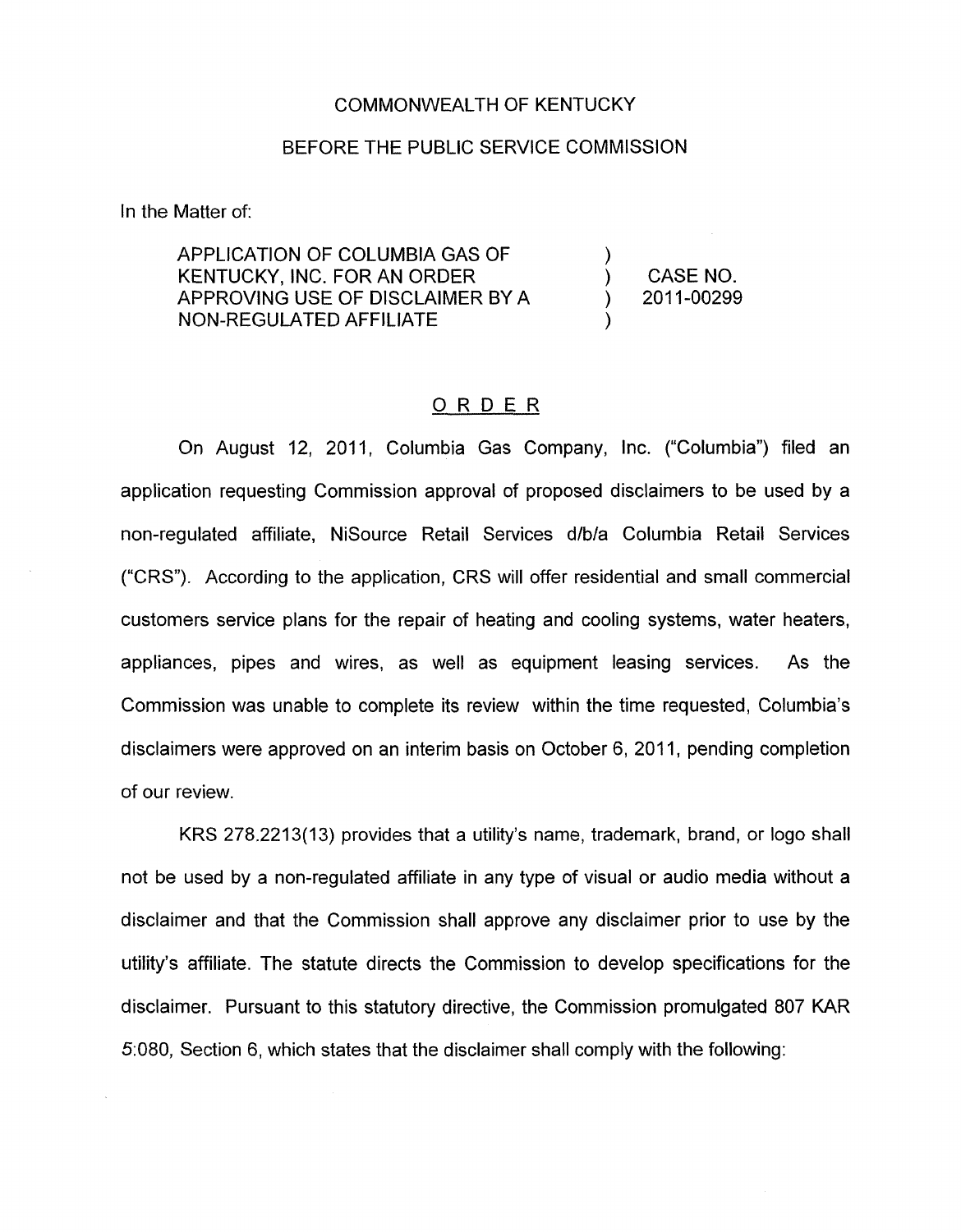$(1)$ The disclaimer shall state that "(affiliate's name) is not the same company as (utility's name). (Affiliate's the same company as (utility's name). name) is not regulated by the Kentucky Public Service Commission. You do not have to buy (the affiliate's) (products or services, as applicable) in order to continue to receive quality regulated services from the  $utility$ ;"

 $(2)$ If an affiliate of an affected utility uses the utility name, trademark, brand, or logo in a print format, the disclaimer shall appear in capital letters on the first page or at the first point where the utility's name, trademark, logo or brand appears;

If an affiliate of an affected utility uses the utility's  $(3)$ name, trademark, brand, or logo in a televised format, the disclaimer shall appear at the first point at which the utility name, trademark, logo, or brand appear; and

 $(4)$ If an affiliate of an affected utility uses the utility's name in an audio format, the disclaimer shall be spoken at the close of the advertisement.

Columbia states that the proposed disclaimer will be used in print, televised, and audio formats, as well as on its corporate website, should there be any reference to CRS, and will appear at the first point where Columbia's name, trademark, logo or brand appears, in a manner that conforms to 807 KAR 5:080, Section 6. Columbia requests that the following disclaimer be approved for CRS:

> Columbia Retail Services (CRS) is an affiliate of Columbia Gas of Kentucky but is not the same company. CRS is not regulated by the Kentucky Public Service Commission and you do not have to buy CRS products or services in order to continue to receive quality regulated services from Columbia Gas of Kentucky.

Columbia's application specifies the terms and conditions of its agreement with CRS. Columbia intends to provide CRS with updated customer lists, minus any "Do Not Solicit" customer information. In response to an information request, Columbia states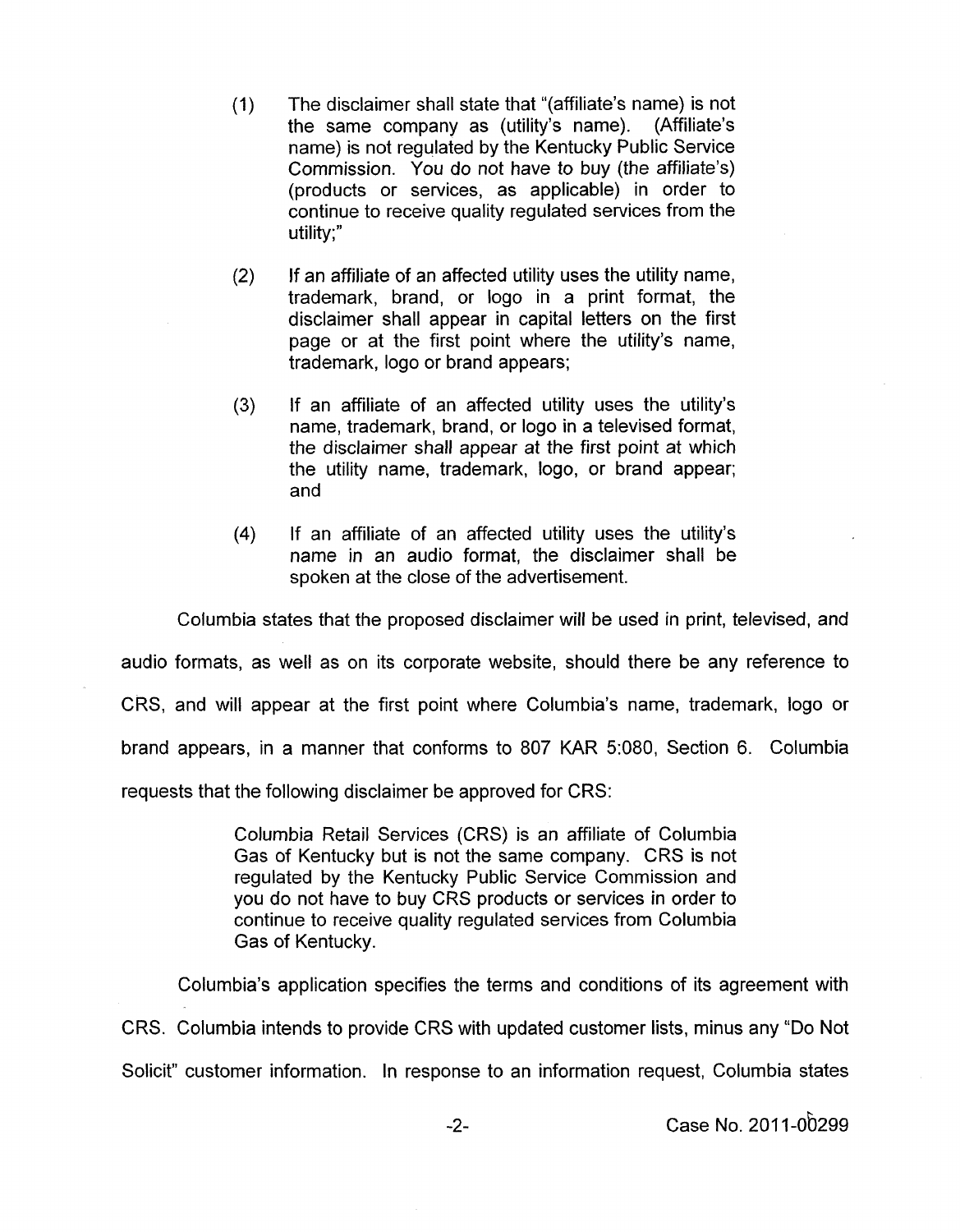that it will comply with its other privacy policies, applicable statutes and regulations in effect and required at the time.<sup>1</sup> Columbia will be compensated by CRS based upon the number of customer names on each list, as well as a flat fee for weekly lists of "new connects" and "mover" customers.<sup>2</sup> CRS is currently the only party with whom Columbia has an agreement of this type; however, Columbia states that the agreement is not exclusive and that it maintains the discretion to enter into similar arrangements with other parties. $3$ 

Columbia states that neither it nor its customers will be subsidizing CRS and that this agreement is limited to Columbia's provision of its customer list and the provision of billing services to CRS.<sup>4</sup> Columbia will not perform any service work, crew or customer service functions.<sup>5</sup> Any possible confusion regarding Columbia's role in promoting or actually providing these services will be minimized, based on the following:

> CRS will be working with local contractors to perform the services according to the Customer Agreement. As such, these contractors will not have the words "Columbia" imprinted on their trucks and uniforms due to their relationship with CRS. Rather, CRS will coordinate the service work to be performed between the contractor and customer. CRS Service Delivery representatives will work with each customer to let them know the name of the contractor doing work and the time and date the contractor will be doing the work.

 $3$ -Id. at Item 2.

 $<sup>5</sup>$  Id. at Item 1(e).</sup>

<sup>&</sup>lt;sup>1</sup> Columbia's Response to Commission Staff's First Information Request, Item 1 (b), in accordance with a billing agreement, dated August 8, 2011, between NiSource Retail Services (dba Columbia Retail Services) and Columbia Gas.

Id. at Item 1 (c). **<sup>2</sup>** -

<sup>&</sup>lt;sup>4</sup> Id. at Item 1 (e). Attachment D. The sample letter to customers states: "Billing services may be unavailable if a customer does not qualify for billing on Columbia's monthly statement, due to a special payment plan or if the customer's utility account is not current at the time of enrollment."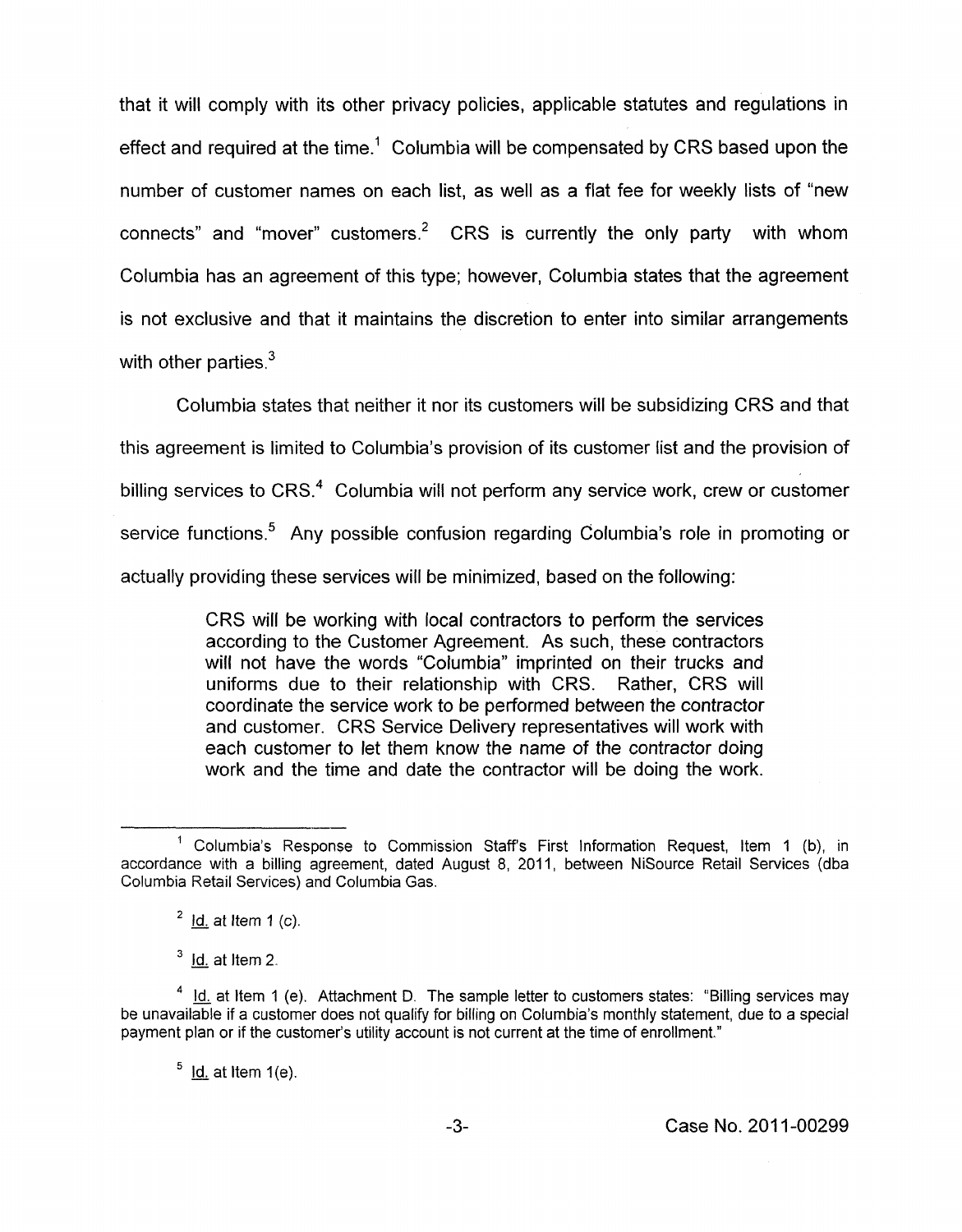The contractors will carry their own identification and present it to the customers prior to performing the work.<sup>6</sup>

Having considered Columbia's request and being otherwise sufficiently advised, the Commission finds that the proposed disclaimer is consistent with the requirements of 807 KAR 5:080, Section 6, is reasonable, and should be approved as proposed.

IT IS THEREFORE ORDERED that Columbia's application for approval of its disclaimer is approved.

By the Commission



**ATTEST** Exedutiv Director Id. at Item 3.

Case No. 2011-00299